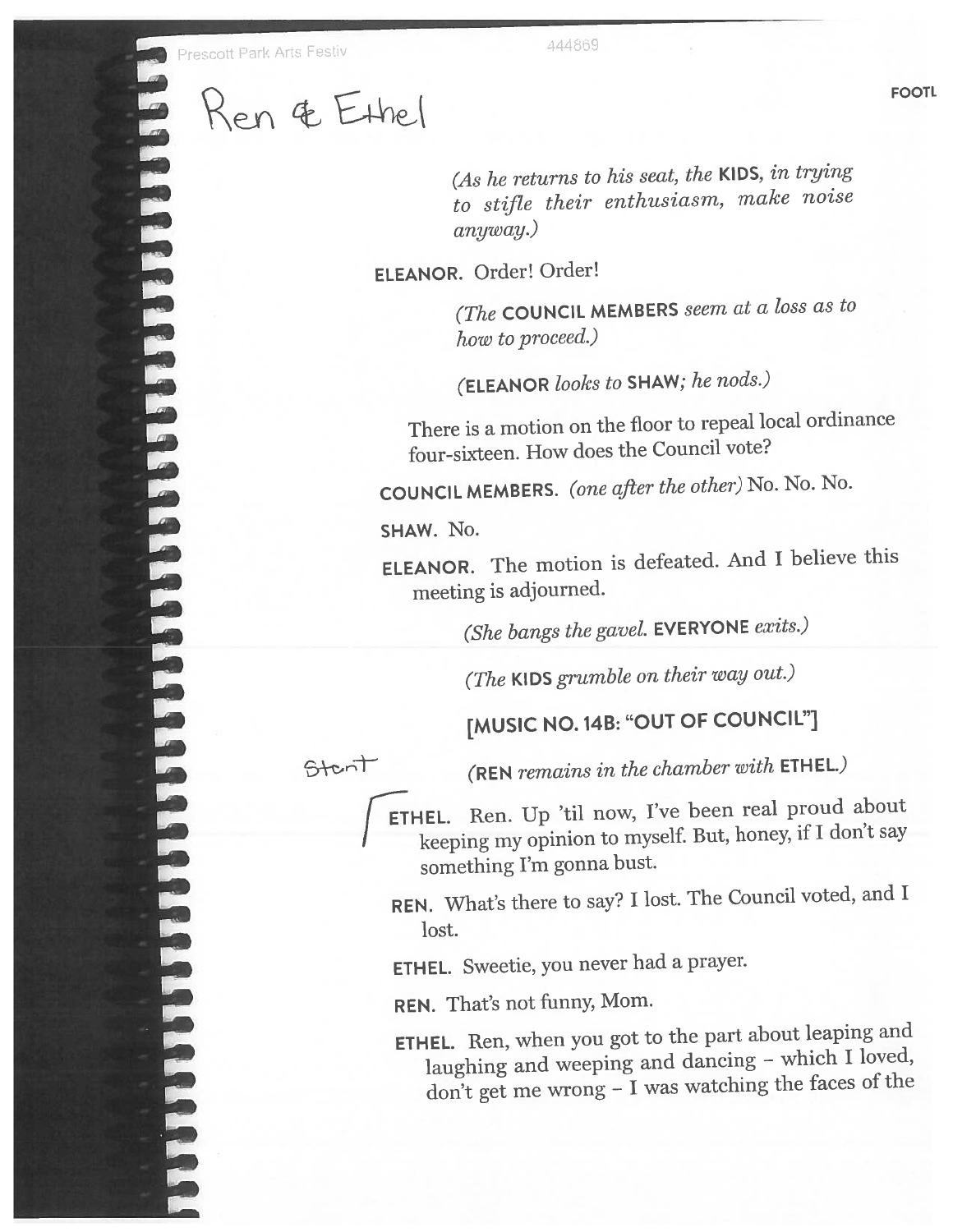Prescott Park Arts Festiv

444869

<sup>106</sup> FOOTLOOSE

Town Council. votes votes locked up before he walked in here tonight.<br>REN. (startled) You think he told them how to vote?!

ETHEL. You can still sound shocked. I love that about you.<br>REN. But he's a man of  $G_0$ d!

ETHEL. He's <sup>a</sup> man. And you were railroaded.

REN. Damn, that pisses me off!

ETHEL. Good! Now listen: Reverend Moore said he would reconsider only if someone convinced him there was no<br>danger in your "raucous party plans."

REN. "Raucous party plans"! - Do you believe these people? I mean – (stops as he notices her stare) What?<br>ETHEL. Make him reconsider

REN. Me?

ETHEL. You.

REN. (re: SHAW) And him?

ETHEL. Yup.

REN. When?

ETHEL. Now.

REN. But...!

ETHEL. Ren!

REN. Mom!

ETHEL. Stop!

(Their ping-pong exchange ends.)

Until you do, you'll never make peace with that man.<br>Or this town.

REN. <sup>I</sup> didn't convince him in here.